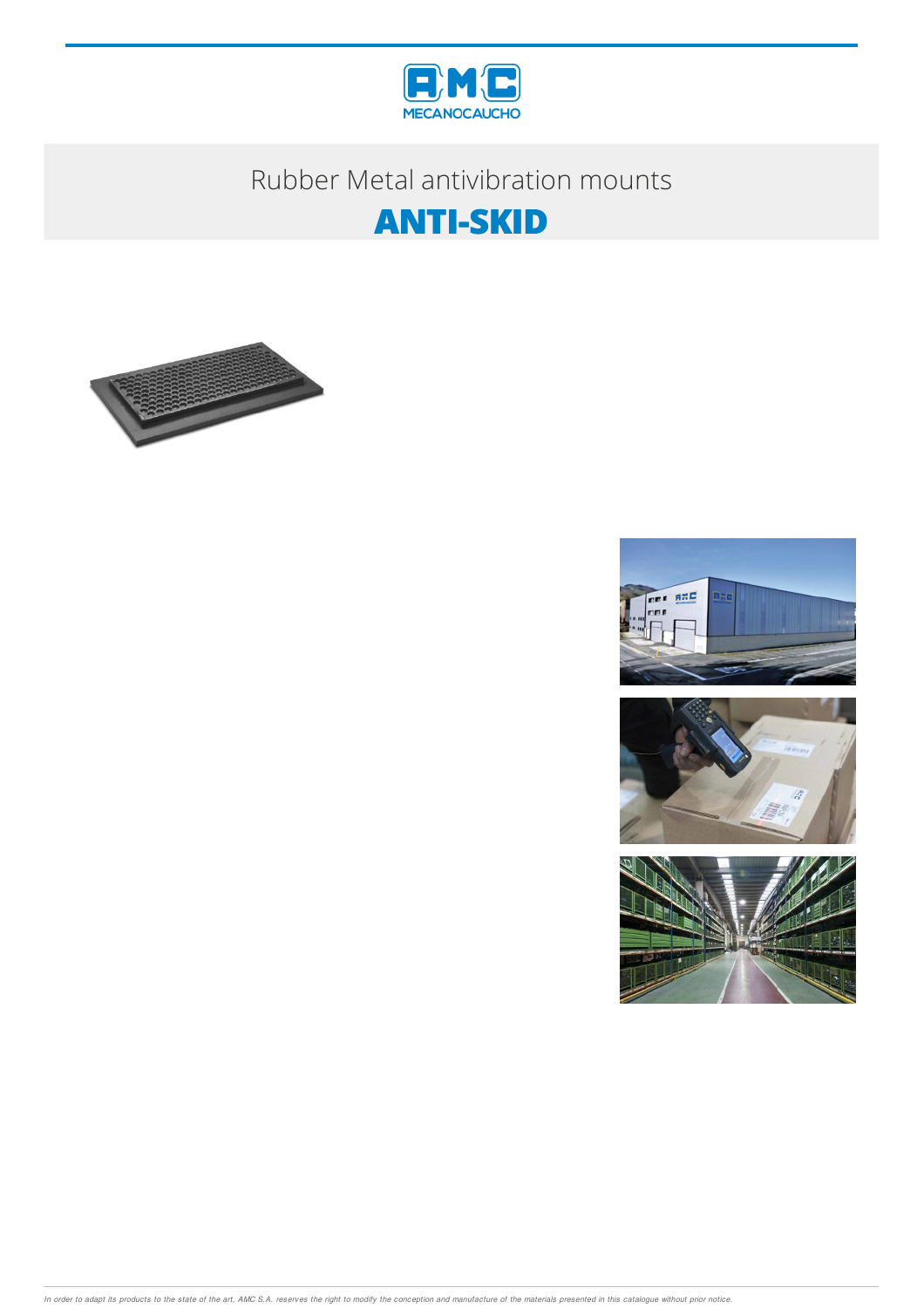

# Rubber Metal antivibration mounts



### DRAWINGS



#### DIMENSIONS

| <b>Type</b>    | .      |
|----------------|--------|
| Anti-skid<br>. | 141003 |